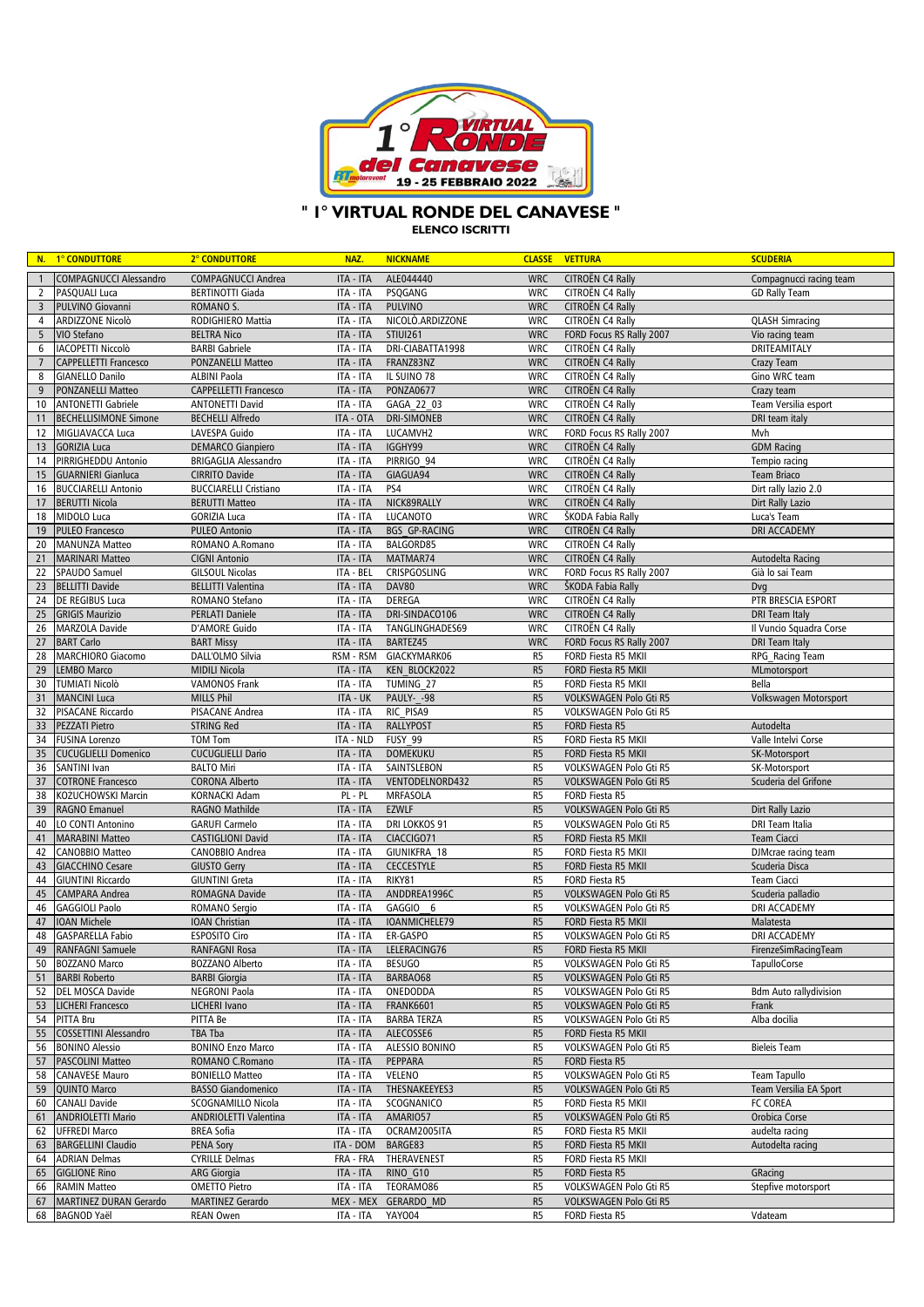

## " I° VIRTUAL RONDE DEL CANAVESE "

**ELENCO ISCRITTI** 

|          | N. 1° CONDUTTORE                           | 2° CONDUTTORE                                      | NAZ.                   | <b>NICKNAME</b>                   |                                      | <b>CLASSE VETTURA</b>                           | <b>SCUDERIA</b>         |
|----------|--------------------------------------------|----------------------------------------------------|------------------------|-----------------------------------|--------------------------------------|-------------------------------------------------|-------------------------|
| 69       | <b>PINTAUDI Fabio</b>                      | <b>PINTAUDI Ernesto</b>                            | ITA - ITA              | FABIOPINTAUDI92                   | R <sub>5</sub>                       | FORD Fiesta R5 MKII                             |                         |
|          | 168 DURANDO Erwin                          | <b>CALI Robi</b>                                   | ITA - ITA              | ILBOMBER77                        | R <sub>5</sub>                       | FORD Fiesta R5 MKII                             | Bomber team             |
| 169      | BATTISTUZZI Stefano                        | <b>BATTISTUZZI Simone</b>                          | ITA - ITA              | <b>BATALEBAT</b>                  | R <sub>5</sub>                       | VOLKSWAGEN Polo Gti R5                          | No Team                 |
| 70       | <b>ACCIAI Gianluca</b>                     | <b>BOSCHI Elena</b>                                | ITA - ITA              | GIAN LUCA30                       | N <sub>5</sub>                       | ŠKODA Fabia R5                                  |                         |
| 71       | <b>MARTINELLI Alessandro</b>               | <b>GRASSI Alice</b>                                | ITA - ITA              | MARTINELLO97                      | N <sub>5</sub>                       | PEUGEOT 208 T16 R5                              | Fantarallyone           |
| 72       | RAFFAELLI Fabrizio Ivan                    | RAFFAELLI Giulia                                   | ITA - ITA              | KUCCI-68                          | N <sub>5</sub>                       | PEUGEOT 208 T16 R5                              | Kucci team              |
| 73       | CIOCCA VASINO Luca                         | <b>BREWER Lindsay</b>                              | ITA - USA              | <b>PIUATON</b>                    | N <sub>5</sub>                       | CITROËN C3 R5                                   | Il Vuncio Squadra Corse |
| 74       | GROSSO Marco                               | <b>BIANCO Paolo</b>                                | ITA - ITA              | MARCOGRU83                        | N <sub>5</sub>                       | CITROËN C3 R5                                   | Reanorally              |
| 75       | PORRETTA Gabriele                          | CASINELLI Michela                                  | ITA - ITA              | <b>GABRY SPIKE</b>                | N <sub>5</sub>                       | <b>PEUGEOT 208 T16 R5</b>                       | DRI ACCADEMY            |
| 76       | PIRALLA Sandro                             | RAVEDONI Sara                                      | ITA - ITA              | ALPIS77                           | N <sub>5</sub>                       | ŠKODA Fabia R5                                  | PirsanRacing            |
| 77       | PIO Ste                                    | PIRRO Gian                                         | ITA - ITA              | XNOX                              | N <sub>5</sub>                       | PEUGEOT 208 T16 R5                              | <b>Tre Gazzelle</b>     |
| 78       | <b>IDDAU Salvatore</b>                     | <b>FENU Mario</b>                                  | ITA - ITA              | S.IDDAU                           | N <sub>5</sub>                       | CITROËN C3 R5                                   | rio de campu            |
| 79       | <b>TISSONE Jacopo</b>                      | PILOTTI Anita                                      | ITA - ITA              | AEROXPOLINI90CC                   | N <sub>5</sub>                       | ŠKODA Fabia R5                                  | Scuderia Disca          |
| 80       | SANZOGNI Marco                             | SANZOGNI Michele                                   | ITA - ITA              | AUTOSPORT 79                      | N <sub>5</sub>                       | ŠKODA Fabia R5                                  | <b>DP</b>               |
| 81<br>82 | NOTARIANNI Alessandro                      | PINNA Serena<br><b>DOTTA Mitia</b>                 | ITA - ITA<br>ITA - ITA | <b>DRI ANIMALO</b><br>NION73      | N <sub>5</sub><br>N <sub>5</sub>     | ŠKODA Fabia R5<br>CITROËN C3 R5                 | Chez-EMar               |
| 83       | PERRI Franco<br><b>CERRATO Samuele</b>     | <b>MARELLO Silvia</b>                              | ITA - ITA              | SAMURALLY93                       | N <sub>5</sub>                       | ŠKODA Fabia R5                                  | Dri team italy          |
| 84       | <b>VIENNESE Andrea</b>                     | <b>GALLI Gigi</b>                                  | ITA - ITA              | ITEDDY85                          | N <sub>5</sub>                       | PEUGEOT 208 T16 R5                              |                         |
| 85       | <b>TEDDE Paolo</b>                         | <b>TEDDE Giuseppe</b>                              | ITA - ITA              | PASCOLO 10                        | N <sub>5</sub>                       | <b>PEUGEOT 208 T16 R5</b>                       | Sardinia's team         |
| 86       | <b>ZANETTI Eros</b>                        | <b>BARZA Barza</b>                                 | ITA - ITA              | BOMBEROX1988                      | N <sub>5</sub>                       | CITROËN C3 R5                                   |                         |
| 87       | RAGGHIANTI Walter                          | <b>PERNA Michele</b>                               | ITA - ITA              | WALGIA26/WALTERRAGGHIAN           | N <sub>5</sub>                       | <b>PEUGEOT 208 T16 R5</b>                       | Losco garage gaming     |
| 88       | RISSO Lorenzo                              | ZAGHET Giacomo                                     | ITA - ITA              | KINGAVETO756                      | N <sub>5</sub>                       | CITROËN C3 R5                                   | Aveto racing            |
| 89       | <b>ZEN Davide</b>                          | <b>FERILLI Sabrina</b>                             | ITA - ITA              | ZEN83                             | N <sub>5</sub>                       | ŠKODA Fabia R5                                  | Autodelta racing        |
| 90       | <b>CASSINA Morris</b>                      | <b>BUCCIARATI Bruno</b>                            | ITA - ITA              | MORRIS1796                        | N <sub>5</sub>                       | PEUGEOT 208 T16 R5                              | PTR-Brescia Esports     |
| 91       | CIGARDI Armando                            | <b>CATTANEO Rossano</b>                            | ITA - ITA              | <b>CIGA</b>                       | N <sub>5</sub>                       | <b>PEUGEOT 208 T16 R5</b>                       | <b>CIGA Motorsport</b>  |
| 92       | <b>BERCHIOLLI Stefano</b>                  | <b>GIANNECCHINI Nicola</b>                         | ITA - ITA              | STEFANO89                         | N <sub>5</sub>                       | ŠKODA Fabia R5                                  | Sei ganzo vai           |
| 93       | <b>MAPI Ermes</b>                          | <b>FASOLI Giorgia</b>                              | ITA - ITA              | ERMESMAPI32                       | N <sub>5</sub>                       | CITROËN C3 R5                                   | Il Vuncio Squadra Corse |
| 94       | <b>CORTIGIANI Francesco</b>                | <b>VANNONI lacopo</b>                              | ITA - ITA              | WILLIAMS6925                      | N <sub>5</sub>                       | ŠKODA Fabia R5                                  | Valdelsa Corse          |
| 167      | <b>BIANCAREDDU Marco</b>                   | <b>SPANO Piero</b>                                 | ITA - ITA              | MICCIALINA82                      | N <sub>5</sub>                       | CITROËN C3 R5                                   | Gelosport               |
| 95       | <b>DE SANTIS Emiddio</b>                   | LEONARDI Davide                                    | ITA - ITA              | <b>SUPEREMIDDIO</b>               | R4                                   | MITSUBISHI LANCER EVOLUTION X                   | <b>DIRT RALLY LAZIO</b> |
| 96       | <b>CASABLANCA Paolo</b>                    | <b>CASABLANCA Gabriele</b>                         | ITA - ITA              | MAVERIKGIOVINCO                   | R4                                   | MITSUBISHI LANCER EVOLUTION X                   | Ionio corse             |
| 97       | MIGNACCA Marco                             | POLLO Lollo                                        | ITA - ITA              | MAXY 98                           | R4                                   | MITSUBISHI LANCER EVOLUTION X                   | Dirt rally lazio        |
| 98       | <b>BELLUZZO Toto</b>                       | VITA Alessandro                                    | ITA - ITA              | TOTUB90                           | R4                                   | MITSUBISHI LANCER EVOLUTION X                   | Dirt favara corse       |
| 99       | <b>BORTOLETTO Federico</b>                 | <b>BORTOT Cristian</b>                             | ITA - ITA              | BORTOL13                          | R4                                   | MITSUBISHI LANCER EVOLUTION X                   | Zerosimulati            |
| 100      | <b>LEVERONE Davide</b>                     | <b>LEVERONE Hillary</b>                            | ITA - USA              | <b>DAVIDELEV</b>                  | R4                                   | MITSUBISHI LANCER EVOLUTION X                   | Losco Garage            |
| 101      | DI FINI Luca                               | <b>LEOTTA Diletta</b>                              | ITA - ITA<br>ITA - ITA | ALLEYESONELUU<br>ANDREMA03        | R4                                   | MITSUBISHI LANCER EVOLUTION X                   | Autodelta Racing        |
| 102      | MAZZA Andrea<br>103 DI BENEDETTO Mattia    | <b>MELONI Gabriele</b><br><b>TASSELLA Riccardo</b> | ITA - ITA              | MATTIALOEB078                     | R4<br>R <sub>2</sub> T               | MITSUBISHI LANCER EVOLUTION X<br>FORD Fiesta R2 | Assenzio racing team    |
| 104      | <b>GARUFI Carmelo</b>                      | LO CONTI Antonino                                  | ITA - ITA              | MELOGARUFI                        | R <sub>2</sub> T                     | FORD Fiesta R2                                  | Dri team italy          |
| 105      | <b>MANCONI Fabio</b>                       | <b>GENTILE Roberto</b>                             | ITA - ITA              | DONESTARFISH906                   | R <sub>2</sub> T                     | FORD Fiesta R2                                  | HCS                     |
| 106      | <b>CORONA Giovanni</b>                     | ARRIGO Luca                                        | ITA - ITA              | <b>WRC NANNI</b>                  | R <sub>2</sub> T                     | FORD Fiesta R2                                  | Ford racing             |
| 107      | <b>COSTA Marco</b>                         | <b>MAGGI Paolo</b>                                 | ITA - ITA              | MCRALLY91                         | R <sub>2</sub> T                     | FORD Fiesta R2                                  | Team Anima Nera         |
| 108      | <b>PINTACUDA Salvatore</b>                 | POLLARA Marco                                      | ITA - ITA              | <b>REAPERECERS</b>                | R <sub>2</sub> T                     | FORD Fiesta R2                                  | #TUTTAKACOMPETITION     |
| 109      | DOMPÉ Simone                               | <b>CERRI Giuseppe</b>                              | ITA - ITA              | <b>DRI DOMPE</b>                  | R <sub>2</sub> T                     | FORD Fiesta R2                                  | <b>DRI Team Italy</b>   |
| 110      | PASSALACQUA Giovanni                       | <b>CELONA Antonino</b>                             | ITA - ITA              | GIONNYPASS 25                     | R <sub>2</sub> T                     | FORD Fiesta R2                                  | Passione Motorsport     |
| 111      | SINAPI Paolo                               | ZUENA Salvatore                                    | ITA - ITA              | XWEEDYES                          | R <sub>2</sub> T                     | FORD Fiesta R2                                  | <b>GRN Racing Team</b>  |
| 112      | <b>BRUNI Paolo</b>                         | <b>MATILDE Bruni</b>                               | ITA - ITA              | BRUNONE16                         | R <sub>2</sub> T                     | FORD Fiesta R2                                  | T.C.M. Motorsport       |
|          | 113 FERRARIO Marco                         | <b>BRIVIO Alice</b>                                | ITA - ITA              | DRA-EXTRAMRC                      | R <sub>2</sub> T                     | FORD Fiesta R2                                  | Demolizioni Ralliart    |
|          | 114 BIANCHI Gionata                        | MAZZA Angelo                                       |                        | ITA - ITA GIONATABIANCHI          | R2T                                  | FORD Fiesta R2                                  | PTR BRESCIA ESPORTS     |
|          | 115 CASALE Andrea                          | <b>CASALE Nicole</b>                               |                        | MON - MON ANDRE GILLA             | R2T                                  | FORD Fiesta R2                                  | PTR Brescia Esport      |
|          | 116 PLUDA Michael                          | <b>SUVAKIC Denis</b>                               | ITA - ITA              | MECHAMIC 38                       | R <sub>2</sub> T                     | FORD Fiesta R2                                  | PTR-Brescia Esports     |
|          | 117 SCOTTI Joe                             | <b>OMEGA Kenny</b>                                 | USA - USA              | <b>GERRY SCOTTI</b>               | R <sub>2</sub> T                     | FORD Fiesta R2                                  | Zerosimulati            |
|          | 118 RAGUSA Angelo                          | ARCANO Giada                                       | ITA - ITA              | DIAVOLOVERDE87                    | R <sub>2</sub> T                     | FORD Fiesta R2                                  | Dirt rally Lazio        |
|          | 119 GIUSTETTI Luca<br>120 SABBATINI Nicola | CINOTTO Luca<br><b>SABBATINI Cristiano</b>         | ITA - ITA<br>ITA - ITA | GP<br>CONSUMO TERROSO             | R <sub>2</sub> B<br>R <sub>2</sub> B | PEUGEOT 208 R2<br>PEUGEOT 208 R2                | Gliese                  |
|          | 121 DEL SIGNORE Anemone                    | LEPORE Marco                                       |                        |                                   |                                      | PEUGEOT 208 R2                                  | Dirt rally Lazio        |
|          | 122 SCANU Pietro                           | <b>ANDREONE Davide</b>                             | ITA - ITA<br>ITA - ITA | FIBRA VINCENTE<br><b>SCANETTO</b> | R <sub>2</sub> B<br>R <sub>2</sub> B | OPEL Adam R2                                    |                         |
|          | 123 TIZIANI Davide                         | M M                                                | ITA - ITA              | <b>TIZO027</b>                    | R <sub>2</sub> B                     | PEUGEOT 208 R2                                  | <b>TIZIOracing</b>      |
|          | 124 BALDI Sebastian                        | ROSSI Riccardo                                     | ITA - ITA              | STEBBONE11                        | R <sub>2</sub> B                     | PEUGEOT 208 R2                                  |                         |
|          | 125 GIORDANO Fabio                         | RACCUIA Manuela                                    | ITA - ITA              | RALLYCARS24                       | R <sub>2</sub> B                     | PEUGEOT 208 R2                                  | Nebrodi Corse           |
|          | 126 BROGI Michele                          | <b>MANNINI Renzo</b>                               | ITA - ITA              | <b>DRI EVOMICHE</b>               | R <sub>2</sub> B                     | OPEL Adam R2                                    | Dri team italy          |
|          | 127 GHIRARDI Matteo                        | PASINI Walter                                      | ITA - ITA              | TEORALLY83                        | R <sub>2</sub> B                     | PEUGEOT 208 R2                                  | RallySportEvolution     |
|          | 128 DALL'ERA Alberto                       | <b>DALL'ERA Alberto</b>                            | ITA - ITA              | <b>DRAGODADO</b>                  | R <sub>2</sub> B                     | PEUGEOT 208 R2                                  | rxteam                  |
|          | 129 ERGAZZORI Alberto                      | <b>TREVI Simon</b>                                 | ITA - ITA              | ALBERTERGAZZOR                    | R <sub>2</sub> B                     | PEUGEOT 208 R2                                  | FBimage a.s.d.          |
|          | 130 BORTOLLA Luca                          | <b>MENIN Linda</b>                                 | ITA - ITA              | BOMBER98BOOM                      | R <sub>2</sub> B                     | OPEL Adam R2                                    | Team rolly              |
|          | 131 MUTTIN Gabriele                        | <b>BAGGIO Marta</b>                                | ITA - ITA              | CIANUR0130994                     | R <sub>2</sub> B                     | PEUGEOT 208 R2                                  | <b>Team Rolly</b>       |
|          | 132 RUSSO Stefano                          | RUSSO Sebastian                                    | ITA - ITA              | STEFANORUX17                      | R <sub>2</sub> B                     | PEUGEOT 208 R2                                  |                         |
|          | 133 BENNATI JR Davide                      | RAMUZZO Sergio                                     | ITA - ITA              | KING BENNA                        | R <sub>2</sub> B                     | PEUGEOT 208 R2                                  | FB image asd            |